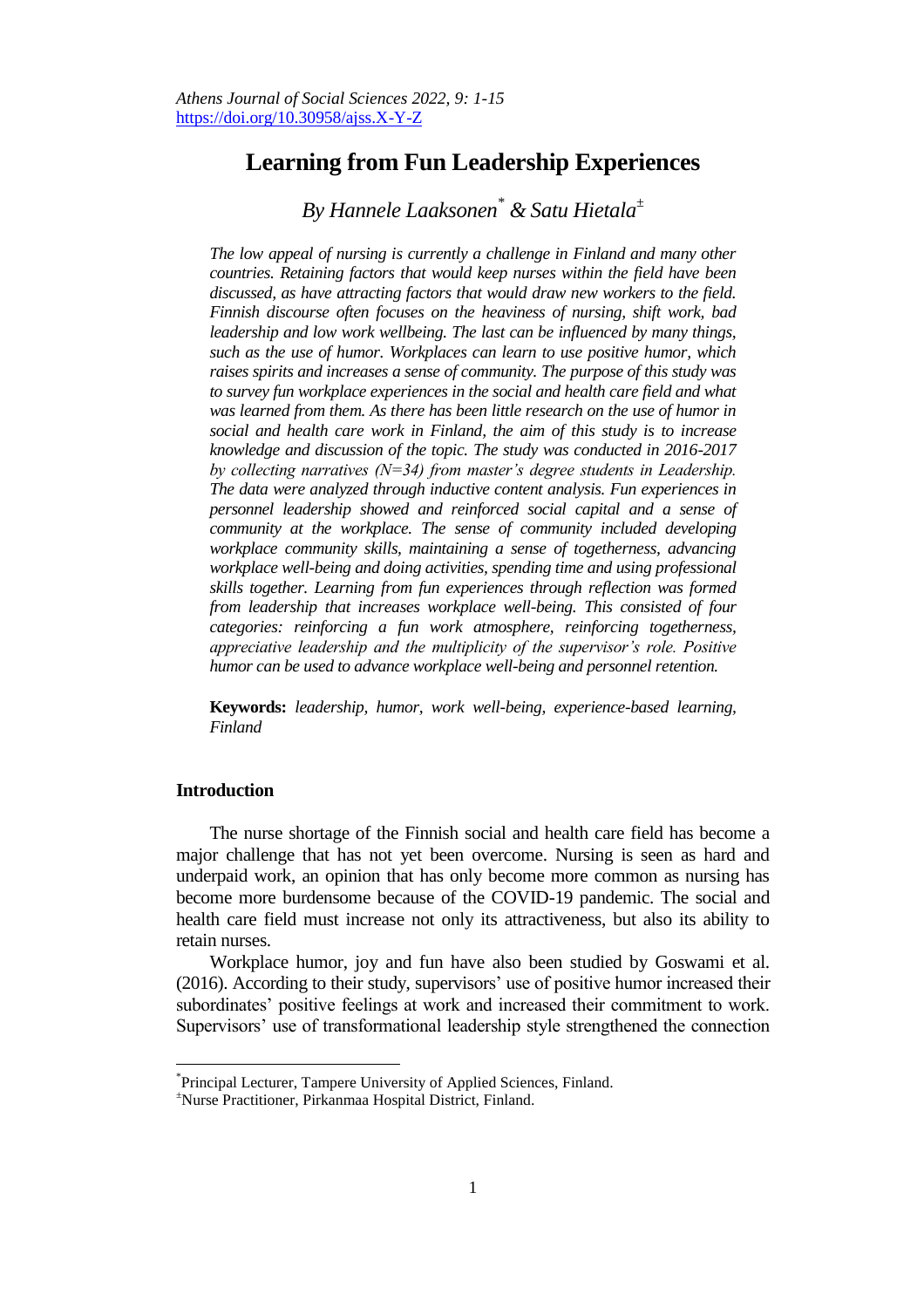between their positive humor and their subordinates' positive feelings. Hughes and Avey (2009) have also shown a connection between transformational leadership and subordinates" commitment to their organization, trust-building and work satisfaction. Supervisors who use transformational leadership are assumed to use more humor than other supervisors.

Satisfied employees achieve good results, which leads to the success of the organization. Central features of successful workplace communities are openness, trust, bravery, honesty, active communication and a positive atmosphere. In healthy workplace communities, the members are able to influence things and topics are discussed regularly, openly and honestly, which increases members' sense of belonging to the community (Laaksonen 2008, p. 128). These factors increase worker retention.

Positive humor can be used at the workplace to lighten even heavy days, to aid the expression of feelings, make handling difficult things easier and to repair and build relationships. Workplace atmosphere depends on interpersonal relationships and the chemistry between people. By improving workplace atmosphere, it is possible to create a dynamic community that enables individuals" creativity and innovativeness. It is also possible to meet co-workers during leisure time, breaking official hierarchies and thus creating new connections (Khalili 2016, Fluegge-Woolf 2014). Green et al. (2014) found that supervisors can even affect the quality of care by improving workplace atmosphere.

This article discusses fun situations related to personnel leadership in the social and health care field and learning from them. The respondents were professionals in the field who were studying leadership and would graduate to work as supervisors.

## **Literature Review**

# *The Use of Humor at Work*

Humor is famously a difficult skill that requires social awareness and emotional intelligence, as fun and humor mean different things to different people (Plester et al. 2015). The benefits of humor in increasing general well-being have been well-known for a long time, and workplace humor in particular has been connected to better performance, work satisfaction and a sense of togetherness. Humor has also been found to have a positive effect on health, managing workrelated stress, easing exhaustion and worker retention (Mesmer-Magnus et al. 2012, Goswami et al. 2015). Humor also serves functions such as building and maintaining collegiality and good relationships (Holmes 2006, p. 26). Humor can also be seen as a leadership tool that can be used to reach positive results for the organization (Wijewardena et al. 2010).

Moake and Robert (2021) have studied the effects of men and women"s use of humor from the perspective of social latitude, gender and formal organizational status. Their results show that using humor is riskier for women than men, especially if they are in low positions. The use of aggressive humor by women in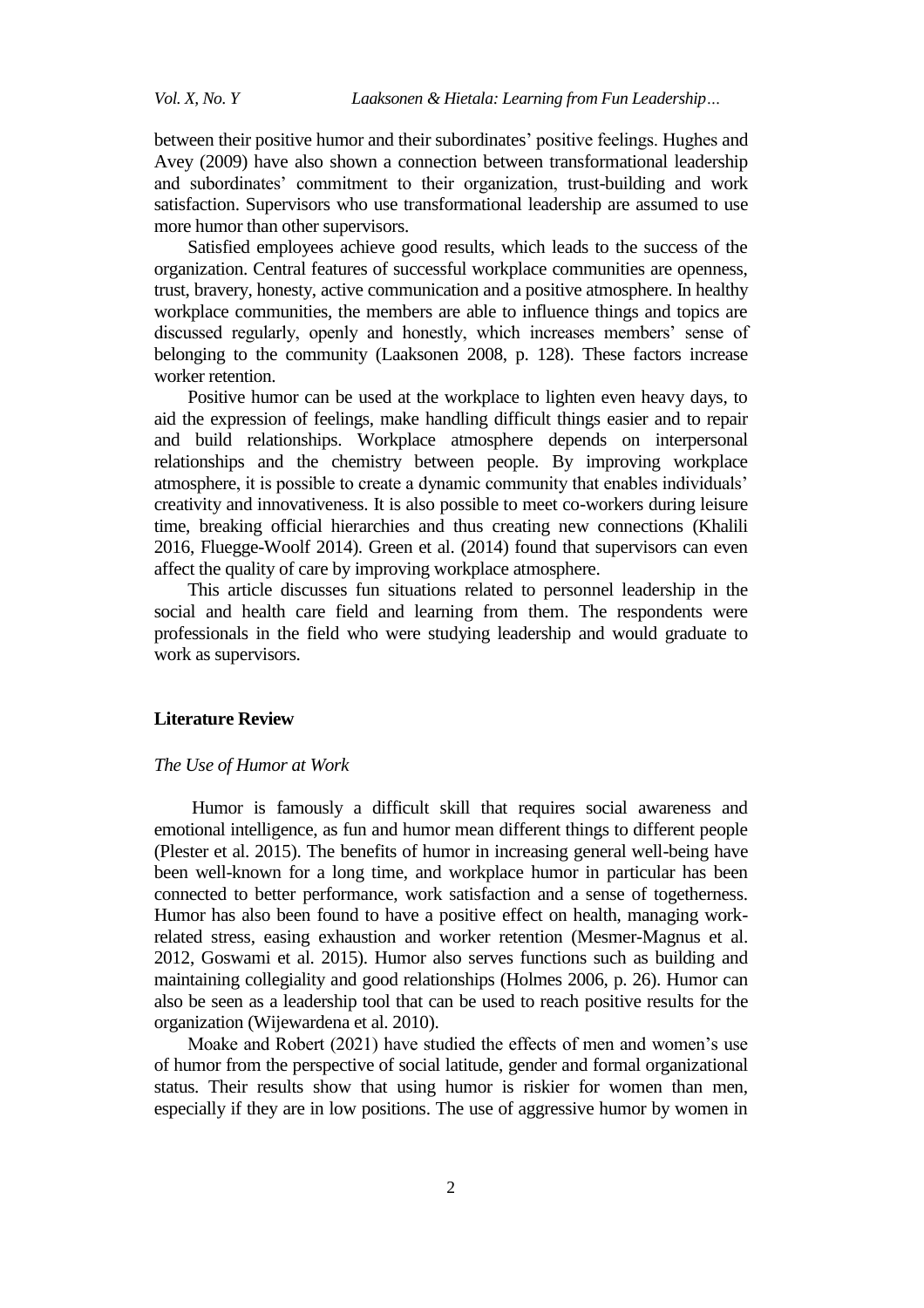low positions led to more negative perceptions compared to the use of aggressive humor by women in high positions. There was no such difference in reactions to men"s use of humor based on their positions. The use of humor by women in higher positions was accepted when it was positive, benevolent and accepting (affiliative). Their results suggest that women in lower positions have less latitude in their use of humor than women in higher positions (Moake and Robert 2021).

Neves and Karagonlar (2020) have focused on the influence of supervisors" style of humor on their subordinates' performance. They suggest that supervisors should be trained to use beneficial styles of humor such as affiliative and selfenhancing styles. They also emphasize that detrimental styles should not be tolerated at all. Peng et al. (2020) have studied the effect of supervisors' use of humor on their subordinates' creativity. According to their results, organizations should consider their supervisors' use of humor in the long term, so that they can create a relaxed and harmonious atmosphere, which improves creativity.

Often certain colleagues understand each other"s humor better than others because of their similar senses of humor (Mesmer-Magnus et al. 2012). This is entirely natural, as people are different and form connections easier with certain people. We can also identify people who laugh and are generally more amused than others (Mesmer-Magnus et al. 2012). Such people"s company is often actively pursued, as their laughter and positivity can be infectious. They are good at seeing the good and amusing side in events, which makes them eager to express their positive emotions. There are also people at workplaces who produce moments of humor and laughter by communicating in an amusing way (Mesmer-Magnus et al. 2012). These employees have the ability to present things in a humorous fashion and they enjoy making others laugh. They can also lighten difficult situations through humor, which helps everyone in managing their stress and handling difficult topics.

Fun situations at the workplace offer individual staff members refreshing breaks, which have positive effects and increase commitment to the organization and work goals (Plester and Hutchinson 2014). Humor can also be used to positively influence team productivity, personnel development and group processes such as efficient information sharing, goal formation and emotion management (Romeron and Pescosolido 2008). A clear connection has been found between humor and innovation. Employees whose supervisors used humor more often saw themselves as more innovative than did employees who saw creativity and innovation as requirements at their work (Pudt 2015).

Employee humor has been shown to have a positive effect on health, coping with work-related stress and work efficiency (Mesmer-Magnus et al. 2012). Humor between employees from two different organizations was studied by Charman (2013), who found that humor was a central factor in the work relationship between police officers and ambulance staff. Humor was used to manage the demands of work and to strengthen group values and the common bonds between the two groups. Humor can be used to serve many functions at work, one of which is advancing a sense of collegiality. One of the most important uses of humor is building and maintaining good relations with coworkers (Holmes 2006, p. 26, Mesmer-Magnus et al. 2012, Cooper 2008).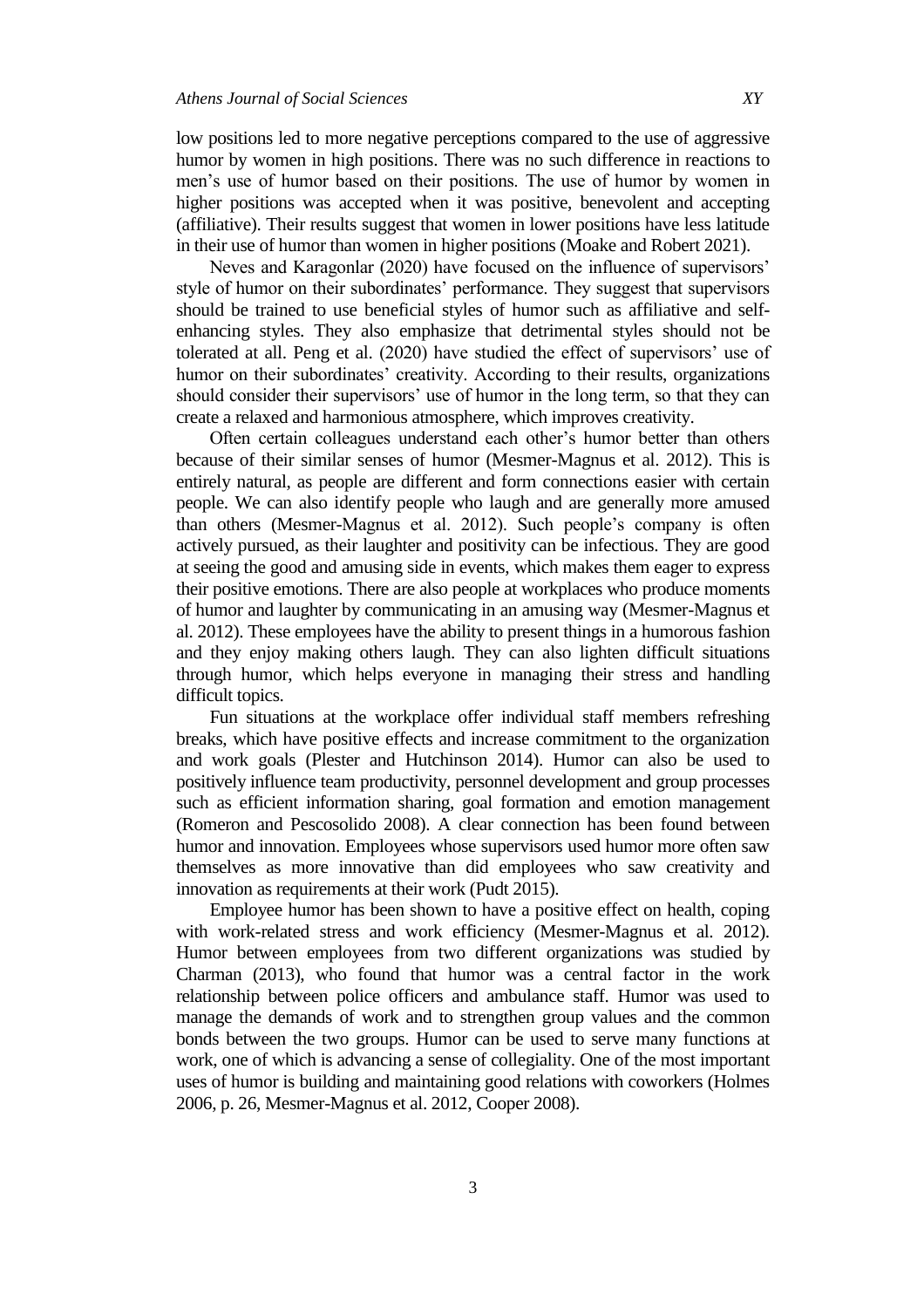A positive, genuine sense of fun can be a sign of a healthy organization (Georganta and Montgomery 2019), which can be used to create more productive and harmonious workplaces (Plester et al. 2015). A fun work environment increases employee commitment and productivity (Fluegge-Woolf 2014), increases camaraderie and aids in reaching a flow state (Plester and Hutchison 2014). A sense of fun may also increase feelings of belonging, acceptance and togetherness and improve teamwork and efficiency (Georganta and Montgomery 2019).

In summary, the use of positive humor at the workplace level creates and maintains relationships, strengthens group values, increases efficiency and improves employee commitment to the workplace community and its goals. On an individual level, humor releases tension, increases innovation, refreshes and helps manage the demands of work by improving health. Humor can also be used to interpret events, handle difficult matters and express emotions. The use of humor increases positive emotions. It is clear that successful, positive humor has many useful effects on both the individual and workplace level, which is why all employees can be encouraged to use it.

## *Experiential Learning*

The use of humor can be learned through the everyday experiences of each supervisor and subordinate. The theory of experiential learning dates to the 1930s. John Dewey (1859-1952) was one of the first to use the concept of learning by doing. He was a US pedagogist and one of the central developers and representatives of Pragmatism (Kolb 1984). The model of experiential learning was later developed by David Kolb. In his model, learning works through reflecting on concrete actions and experiences, which results in the theoretical understanding of phenomena and improved operating models. This process of learning emphasizes experiences, impressions and self-reflection (Kolb 1984).

Workplace learning can be formal learning, such as attending training, or everyday learning through various work situations (Nikolova et al. 2014). Hagar and Halliday (2009) define unofficial, everyday learning as goalless learning that happens in various situations and offers individuals both inner and outer benefits. Everyday learning is not tied to a time or place and can happen alone or in groups. According to Nikolova et al. (2014), everyday learning happens through reflection, experimentation and by learning from coworkers and supervisors. Workplace learning also improves organizational performance (Kleefstra et al. 2020).

## **Methodology**

# *Materials and Methods*

The purpose of this study is to survey the fun workplace experiences of master"s degree students in social and health care leadership that are related to personnel leadership. The study questions are: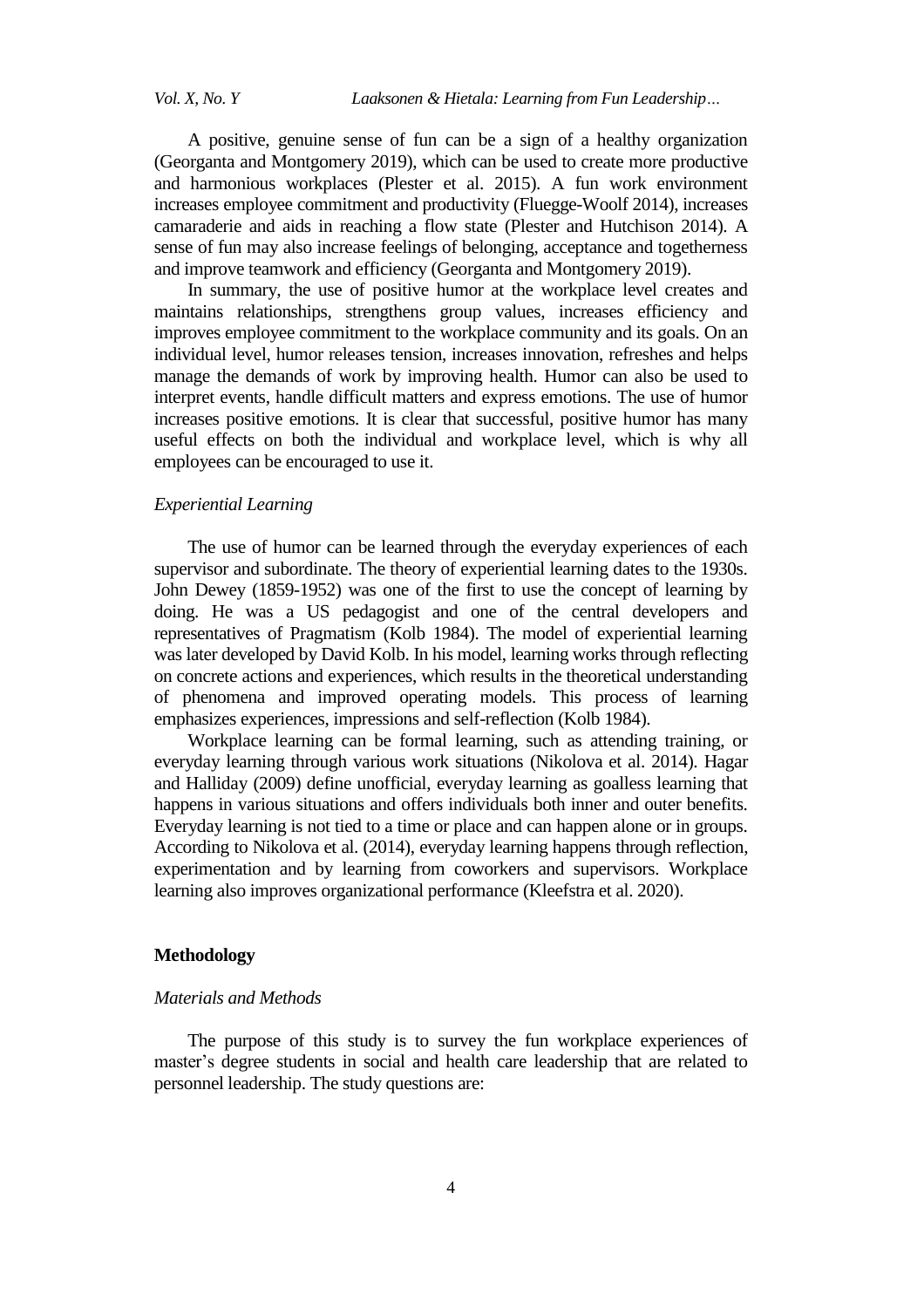- 1. What are fun experiences in personnel leadership like?
- 2. What could be learned from fun experiences in personnel leadership?

There has been little research on the use of humor in the workplace in the social and health care field in Finland. The aim of this study is to increase knowledge and discussion of the use of humor in the field and to give development proposals on how to create fun situations and how to use humor at workplaces.

## *Target Group*

The data were collected in 2016-2017 from master's degree students in social and health care leadership  $(N=47)$ , who had at least three years of experience in the field. One third had a degree in social work and two thirds in health sciences (e.g., registered nurses, public health nurses, midwives, paramedics, physiotherapists, bioanalysts, radiographers). Approximately one third worked as supervisors.

## *Data*

The study was presented to students orally during class and later textually on the electronic Moodle platform. The students submitted their responses electronically to a folder on Moodle, which could only be opened by the teacher. The students were asked to write a narrative according to the following instructions:

Share one personal anecdote about a situation related to personnel leadership that you found fun. What did you learn from the experience?

The following additional guidelines were given:

- Write a narrative that contains a beginning (circumstances, actors, environment) middle (the event itself) and an end (how the situation was resolved or resolved itself). You can change the names of participants and narrate the event as a story. You do not have to share your own role. The event must, however, be something that genuinely happened and was witnessed by you, whether as a subordinate, supervisor, bystander or participant.

## *Data Analysis*

The data were analyzed through inductive content analysis. The purpose of the analysis was to produce new information on what the respondents understand as humor and how humor is used in units of the social and health care field. The data were read through several times to obtain a full picture of their contents. The data were then reduced, grouped and abstracted (Figure 1) (Hiesh and Shannon 2005). Through analysis the phenomenon under study was described in a reduced and abstracted fashion that suited the study"s aims and research scheme.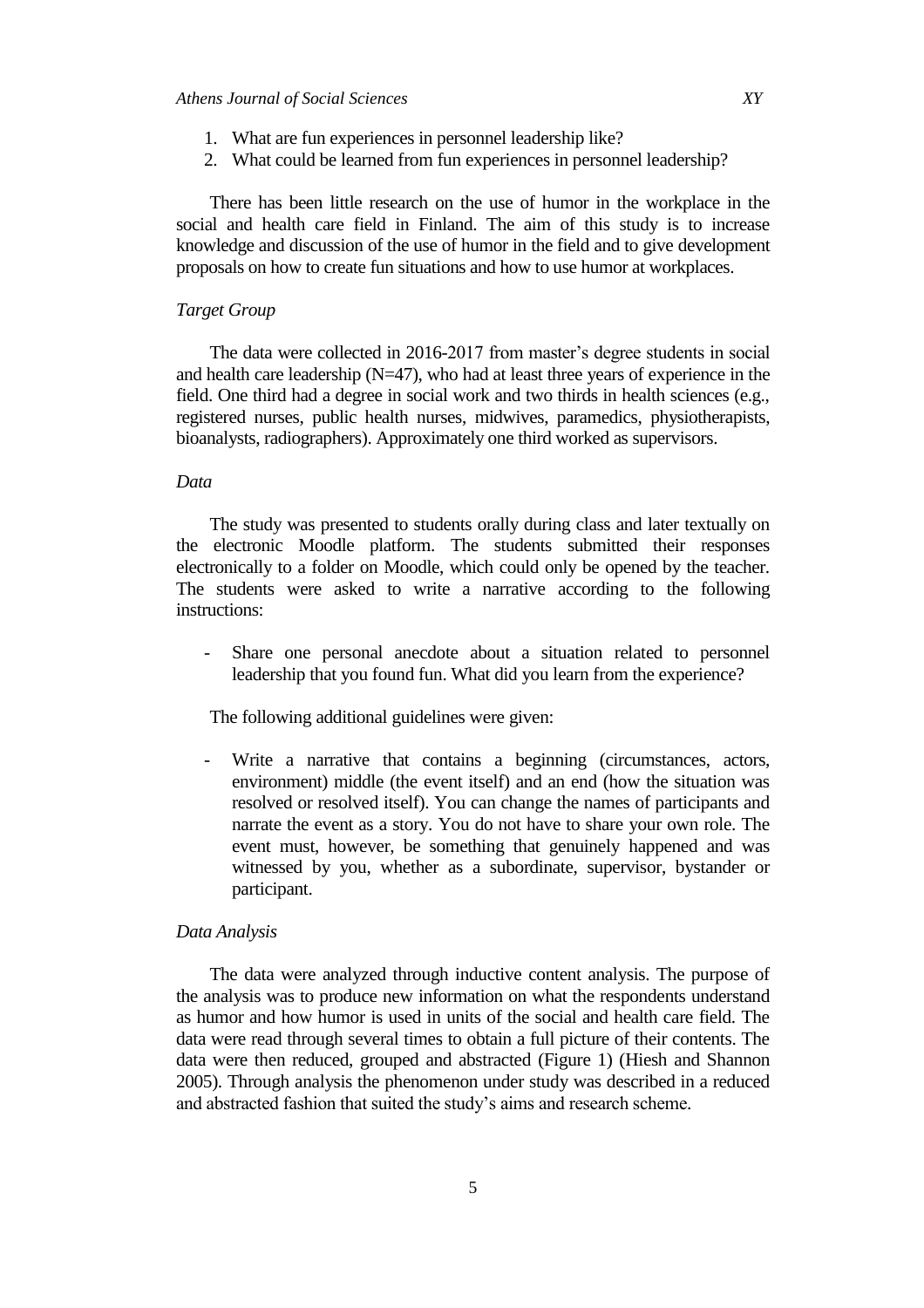

**Figure 1.** *The Progress of Data-based Content Analysis* 

*Source:* Tuomi and Sarajärvi 2009.

One hundred seventy-three (173) original expressions relevant to the study questions were picked from the data. The data were then reduced by coding the chosen original expressions in a way that preserved their meaning. There were 196 reduced expressions, which were compared to discover expressions with similar contents. These were then grouped under subcategories, which were then given names that covered all the expressions placed under them. This resulted in 31 subcategories. The same process was then used to create eight categories from the subcategories, which were then used to create two main categories. The synthesis created through reduction, grouping and abstraction answers the study"s aims and research scheme (Hiesh and Shannon 2005). Table 1 gives an example of the creation of subcategories.

| <b>Original expression</b>                                                                                                                                            | <b>Reduced expression</b>                        | <b>Subcategory</b>               |
|-----------------------------------------------------------------------------------------------------------------------------------------------------------------------|--------------------------------------------------|----------------------------------|
| The head nurse wanted to change practices and<br>to get the staff to participate in discussions. They<br>wanted to create a more loose and open<br>atmosphere. $(18)$ | Supervisor daring to act<br>different            |                                  |
| The project manager played the role of a blood<br>sausage with lingonberry jam. Everyone laughed<br>after the unveiling. (33)                                         | Supervisor daring to take on<br>a different role | Supervisor's open-<br>mindedness |
| The workplace has a good atmosphere between<br>staff and the supervisor enables their own<br>participation in lightening the mood with their<br>behavior $(12)$       | Supervisor's behavior<br>lightening the mood     |                                  |

**Table 1.** *An Example of the Creation of Subcategories*

*Ethical Background and Reliability of the Study*

The topic of the study is important to leadership and personnel well-being, and is thus significant even from the perspective of wider society. The study was conducted using good research ethical practices by following general honesty, accuracy and carefulness in all phases of the study. An attempt has been made to present the results of the study as openly as possible (Vilkka 2015, pp. 41–53). Permission for conducting the study was sought from the Tampere University of Applied Sciences, with whom an agreement was made on the use of the research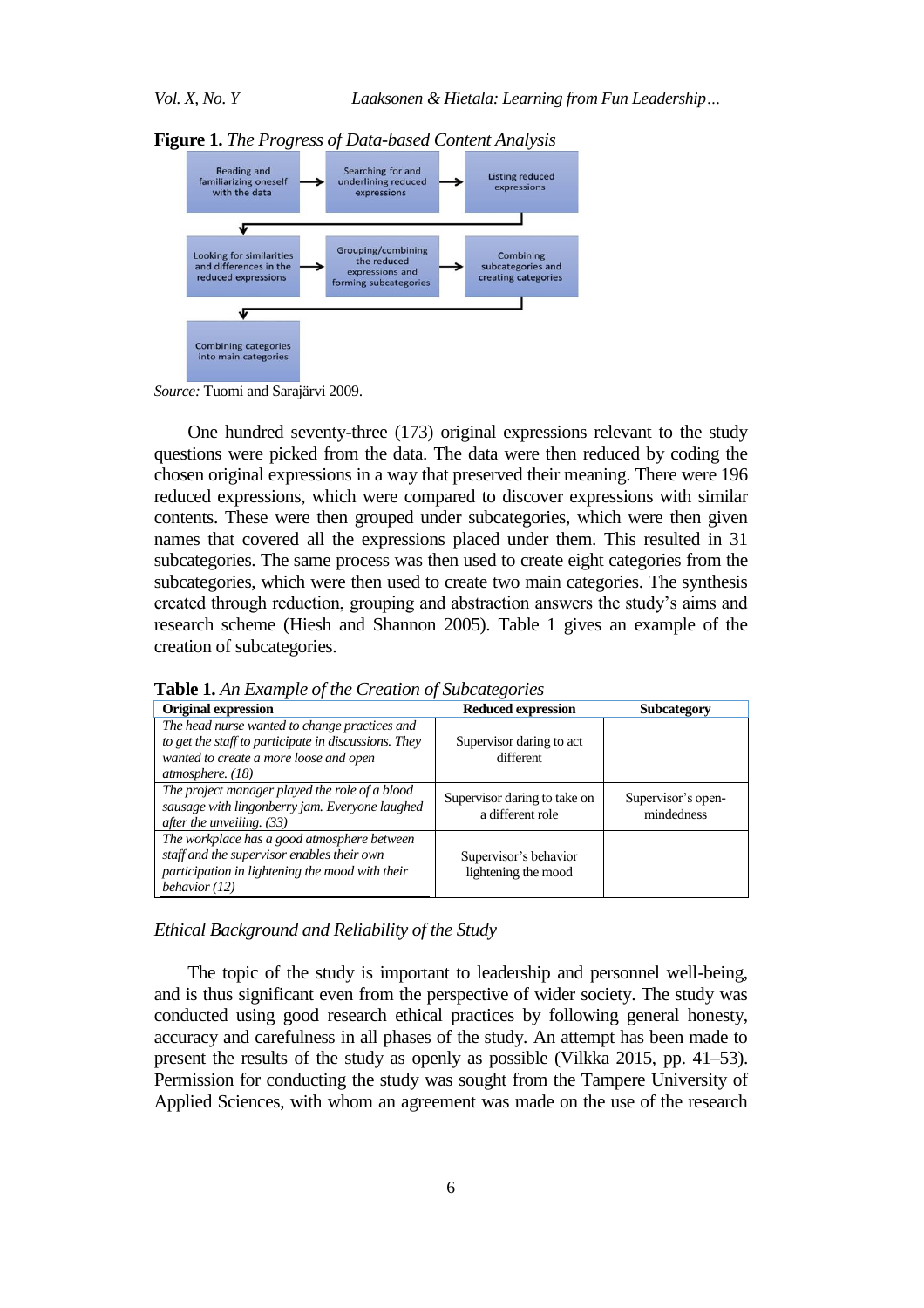data. The original data are owned by the Tampere University of Applied Sciences. The participants were informed both orally and textually of the purpose and aims of the study and of its confidentiality and voluntariness. The data were copied electronically and protected by password to ensure no outsiders had access to them. After the study was finished, the copied data were destroyed.

The goal of scientific research is to produce new information of the studied phenomenon that is as reliable as possible. In assessing reliability, the goal is to assess the truthfulness of the information produced by the study. The criteria of reliability in qualitative research are credibility, confirmability, reflexivity and transferability. Credibility has been reinforced by reading the data several times to understand the perspective of those who participated in the study. Confirmability has been strengthened by describing the progress of the analysis as accurately as possible, so the reader may follow its logic and reliability. Reflexivity means ensuring the researcher is aware of their own starting points as the conductor of the study. After analysis, the researchers noted that similar results have been reached in earlier studies, which increases the study"s reliability. To help assess transferability, this article describes the study"s participants (Tuomi and Sarajärvi 2009).

## **Results**

## *Fun Experiences in Personnel Leadership*

The fun experiences written by social and health care field professionals were formed, through inductive content analysis, from the following four categories: *Togetherness, Openness and bravery, Appreciating and rewarding skills and Equality.* They formed the main category of *Strengthening community and social capital* (Table 2).

| <b>Subcategory</b>               | <b>Category</b>                   | <b>Main category</b>    |
|----------------------------------|-----------------------------------|-------------------------|
| Working together                 |                                   |                         |
| Spending time together           | Togetherness                      |                         |
| Solving problems together        |                                   |                         |
| Advancing work well-being        |                                   |                         |
| Supervisor laughing at their     |                                   | Strengthening community |
| own mistakes                     | Openness and bravery              | and social capital      |
| Supervisor's open-mindedness     |                                   |                         |
| Supervisors' innovativeness      |                                   |                         |
| Verbal rewards                   | Appreciating and rewarding skills |                         |
| Monetary rewards                 |                                   |                         |
| Well-being benefits offered by   |                                   |                         |
| employer                         |                                   |                         |
| Experiencing equality            |                                   |                         |
| Supervisor's participation as an | Equality                          |                         |
| equal                            |                                   |                         |
| Low levels of hierarchy          |                                   |                         |

**Table 2.** *Fun Experiences in Personnel Leadership*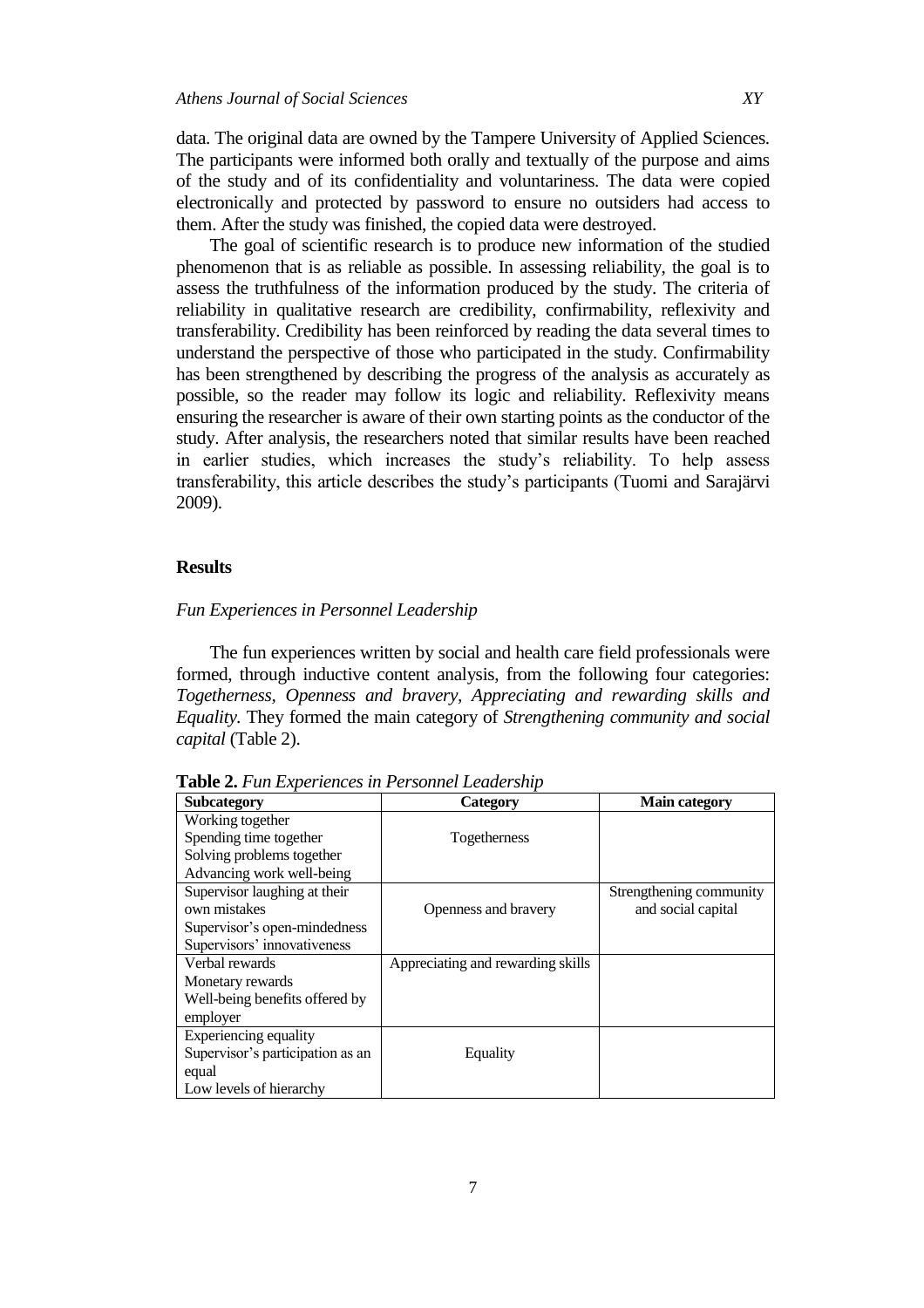*Vol. X, No. Y Laaksonen & Hietala: Learning from Fun Leadership…*

Togetherness appeared in the responses as *doing* together. Most often the activities were related to something done outside of work, such as the work community"s visits to a summer cabin, staff days, farewell parties, Christmas parties or training events.

"The yearly cabin trip. Everyone from the owner to the staff comes. We go through the year"s return and events. Everyone gets to ask and comment. Then we develop something we'd agreed beforehand. We exercise and eat and drink well."

Togetherness was formed by spending time together freely outside of work and by talking about topics other than work. Using professional skills together was also seen as a fun experience in personnel leadership, as were situations involving skills and development. Developing work and training for new assignments involved joy and laughter. They also became annual traditions.

"Being together freely brings out new sides from people and learning to know them in different situations gives more perspective. Often fun experiences like these increase the sense of togetherness and improve cooperation."

Maintaining team spirit increased the sense of togetherness. For instance, experiences of the workplace community staying together even under challenging situations or the entire personnel, supervisors included, having experiences together strengthened team spirit. Some workplaces had so called "our things" that increased a sense of togetherness. Staff days, on which the employer arranges some fun event for the personnel, were seen as increasing a sense of togetherness. Most respondents mentioned staff days as doing so while also being fun experiences.

"You know those 'our things'? ... Every team has them or at least should have. Even better, it's great when the supervisor is part of it!"

One of the things forming openness and bravery was the supervisors' ability to laugh at their own mistakes. This does not mean self-mockery, but the ability to acknowledge one"s own mistakes. An openminded supervisor can even succeed in activating the personnel to contribute more by breaking old ways of doing.

"To me it's always a fun experience when people, subordinates or supervisors, admit to, share, laugh at and learn from their own mistakes."

Supervisor's innovativeness was seen as a fun personnel leadership experience. Through their innovativeness the supervisor can, e.g., create a good atmosphere at the start of the day.

"The head nurse made coffee for everyone for the morning meeting and had often baked something. While drinking coffee we went through the day"s work and finally the supervisor took out a book and read the day"s poem."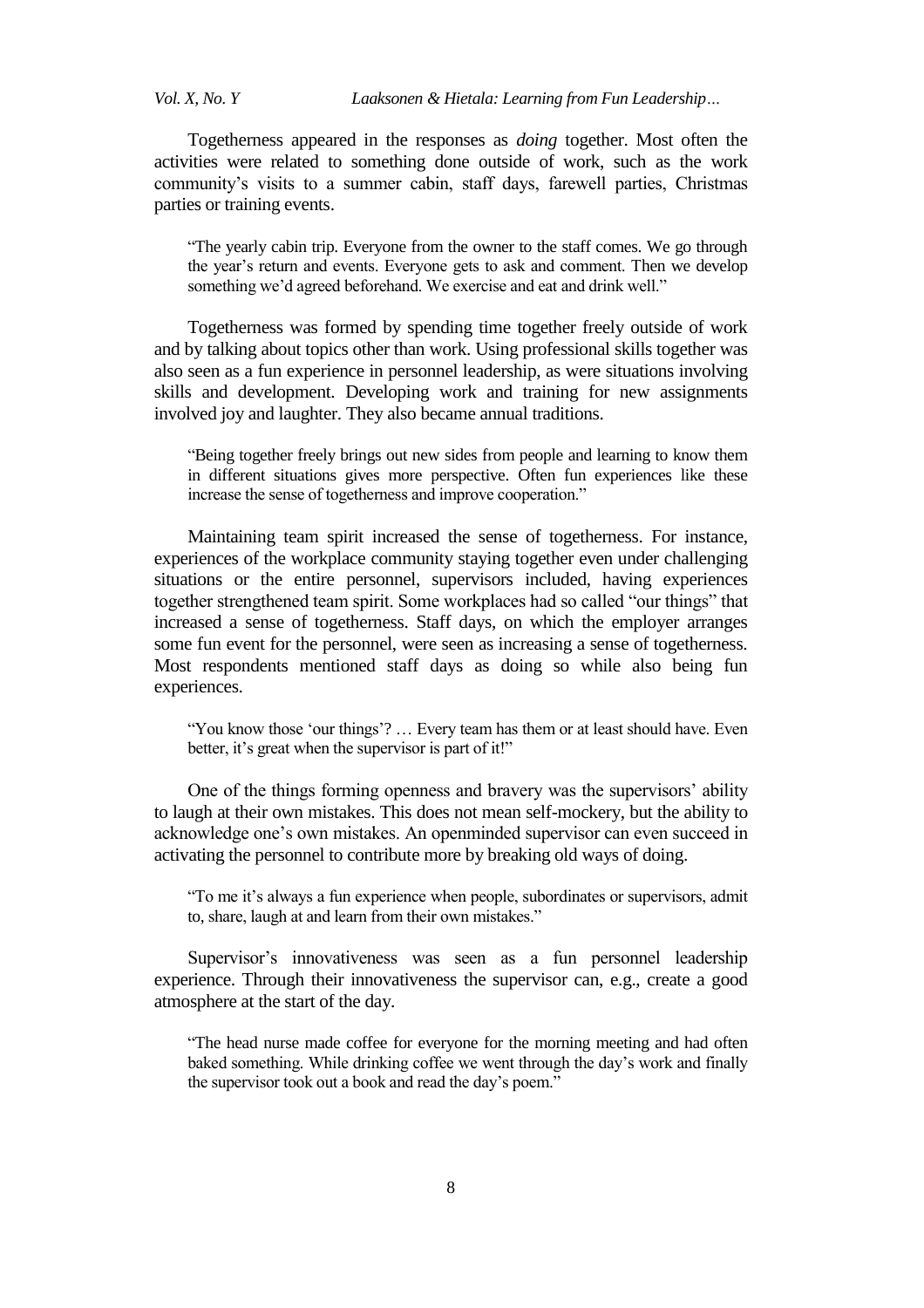Appreciating and rewarding skills included verbal rewards, which was thanks and recognition for a job well done. Other ways of appreciation included monetary rewards and well-being benefits offered by the employer. Rewards and appreciation were seen as part of personnel leadership.

"One fun experience I could mention is the last Christmas party arranged by our previous employer."

"The company management decided to reward the employees with an extra bonus that was paid right before Christmas. The bonus was paid as a certain percentage of your income and the number was larger for those who received a lower wage."

One of the things forming equality was experiencing equality with the supervisor in a situation where they participated in creating a fun atmosphere. Seeing the supervisor participating as one of the employees was seen as a fun experience.

"I came to the conclusion that fun personnel leadership at my workplace is having fun at work, and having supervisors as part of the fun. Our people don"t stop talking when a supervisor walks past. They join in on the talk and fun."

Low levels of hierarchy were seen as fun experiences. One such example was a situation where hierarchies were discarded and work roles forgotten.

"The managing nurse was responsible for organizing the Christmas party and one of their tasks was planning and directing the Christmas play, where the roles were played by employees. While working on the play, a momentary humorous relationship developed between the supervisor and the subordinates. While making the play the hierarchy disappeared and they forgot their work roles."

# *Learning from Fun Experiences in Personnel Leadership*

The social and health care professionals' categories of learning from fun experiences in personnel leadership were *Reinforcing a fun work atmosphere, Reinforcing togetherness, Appreciative leadership* and *The multiplicity of the supervisor's role*. They formed the main category of *Leadership that increases workplace well-being* (Table 3).

Reinforcing a fun work atmosphere could be seen in the supervisor's genuineness, relaxedness, and in their willingness to laugh at themself, to show their funny side and to trust in the power of humor. Spontaneity could be seen in the supervisor"s innovativeness, relaxedness, flexibility and in their ability to act without needless restraint and to "go all in".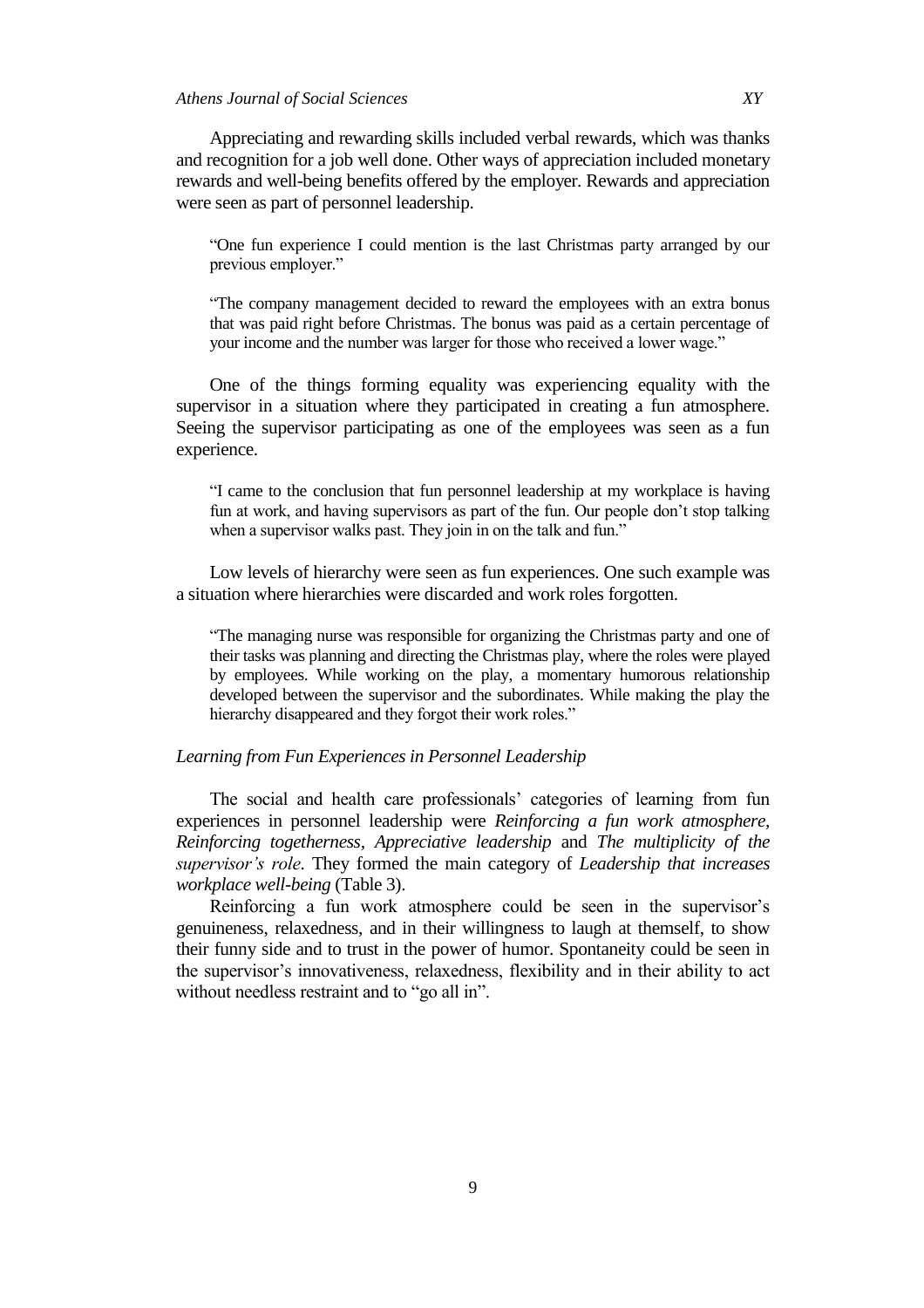| ິ<br><b>Subcategory</b> | <b>Category</b>                      | <b>Main category</b> |
|-------------------------|--------------------------------------|----------------------|
| Genuineness             |                                      |                      |
| Spontaneity             | Reinforcing a fun work atmosphere    |                      |
| <b>Trust</b>            |                                      |                      |
| Creating a fun work     |                                      |                      |
| environment             |                                      |                      |
| Acceptance              |                                      |                      |
| Connection with others  | Reinforcing togetherness             | Leadership that      |
| Supporting togetherness |                                      | increases workplace  |
| Inclusion               |                                      | well-being           |
| Appreciation            |                                      |                      |
| Rewarding               | Appreciative leadership              |                      |
| Presence                |                                      |                      |
| Listening               |                                      |                      |
| Pointing the way        | The multiplicity of the supervisor's |                      |
| Role model              | role                                 |                      |
| Being an example        |                                      |                      |

**Table 3.** *Learning from Fun Experiences in Personnel Leadership*

"To be able to smile at the experiences of others, I must be able to laugh at myself [the supervisor says]. Fun and amusing experiences help us when we must make less nice decisions."

"This workplace experience also taught me that the supervisor taking the stage and moving away from their safe work role supports their subordinates moving outside their comfort zone. The supervisor had created something fun for the audience, not made a mockery of themself."

Trust was the supervisor allowing humor and fun in everyday work. Joy and laughter were allowed, as were mistakes. The supervisor themself inspired trust. Reinforcing a fun work atmosphere meant creating a relaxed atmosphere, seeing the fun even in small things and using humor as a source of power, while also considering the limits of humor.

"This supervisor taught me that personnel can be led "through joy". Of course they participated in us nurses' reports to find out more about our tenants' conditions, but at the same time they created a good mood among us nurses."

Reinforcing togetherness included acceptance, which meant listening to subordinates, having a positive attitude, allowing fun, supporting subordinates and cheering them. Connecting with others consisted of keeping subordinates informed, intervening in problems, reinforcing team spirit and by meeting subordinates in more relaxed situations.

"It's good for the personnel to see a more relaxed supervisor, who turns out to be a normal person. It's also good for the whole workplace to do fun stuff together and see that their work is appreciated."

A sense of togetherness could be improved through common fun experiences, by spending time with coworkers without working and by organizing fun events.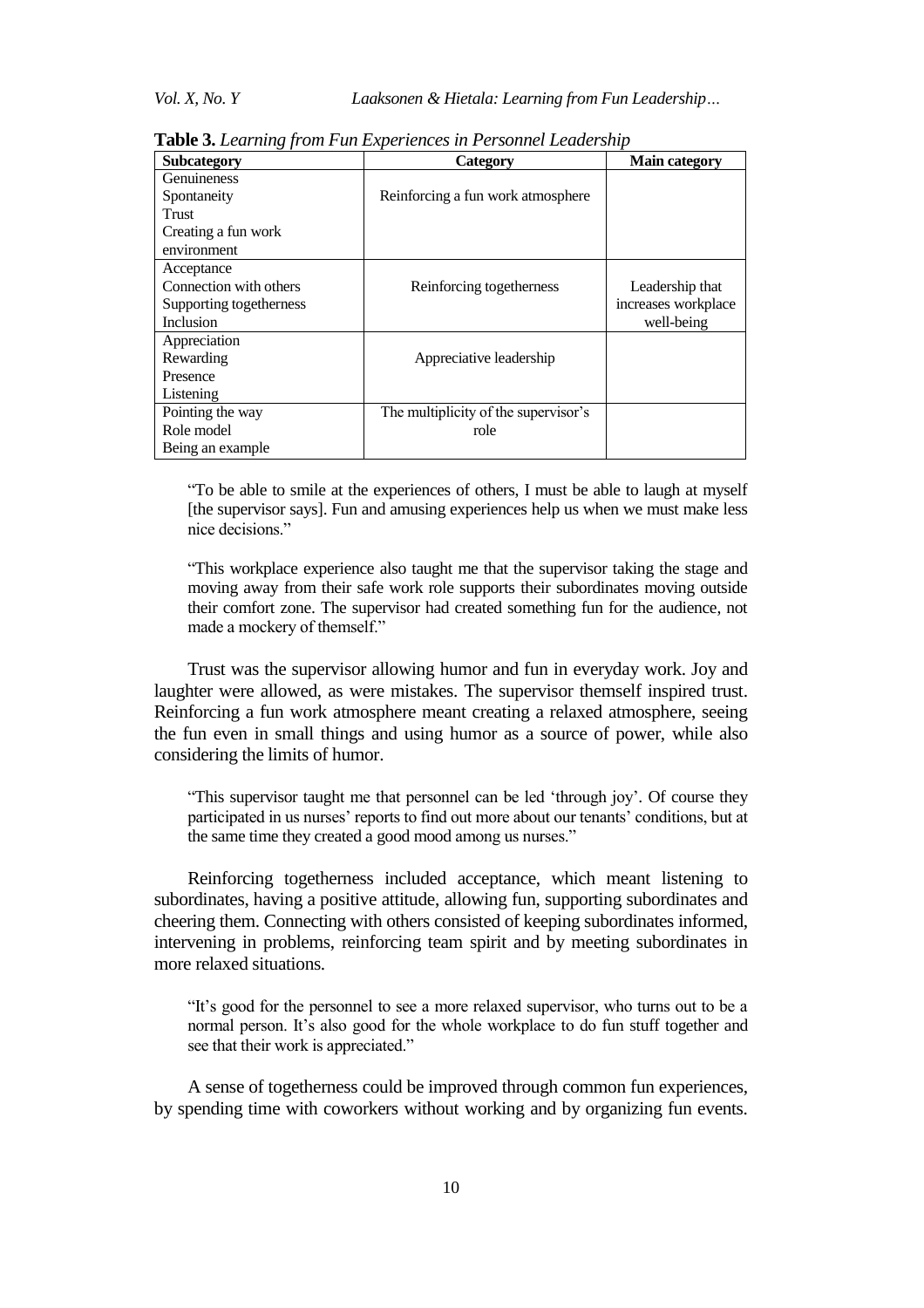Inclusion meant listening to employees on developing the workplace and encouraging subordinates to develop and innovate their jobs. It could also include organizing common events.

"The supervisors showed an ability put themselves out there and be innovative. Their idea of a relaxed afternoon together succeeded perfectly. Sometimes it's good to "check your brain at the door" and meet tour coworkers in a looser setting. Staff days at their finest!"

Appreciative leadership meant perceiving the supervisor as an equal with their subordinates. Equality between units was also emphasized, while excessive camaraderie was frowned upon. Rewarding a well-done job was seen as important, whether it was material or verbal. Positive feedback was also seen as important.

"Another important lesson was that even if it"s just one workplace in a large organization, all workplaces should have an equal position. Forepeople have an important role in maintaining this."

The supervisor's presence was seen as important. They had to be approachable and willing to participate in their subordinates' joys and sorrows. Listening included considering others, expressing interest in the personnel and listening to subordinates.

"It's good for the supervisor to show themself so they don't remain distant to their subordinates. I want to be a supervisor who"s approachable and aware of everyday routines, not someone who hides behind their desk and monitor."

"Stable situations are rare at work. Situations change and you can"t expect things to stay the same. The head nurse must be present in their subordinates' workplace joys and sorrows."

The multiplicity of the supervisor's role included the supervisor being the one to point the way in e.g., the use of humor. They were also a role model in that not everything needed to be known perfectly. The subordinate had to set natural boundaries to their action and follow them. The supervisor was also a role model in leading with joy.

"Through their own relaxed and humorous attitude, the supervisor can have an effect on the entire workplace and its atmosphere."

"The supervisor points the way and gives their subordinates a chance to be more free. Sometimes you work hard on a tight schedule, but sometimes lightness is required to maintain team spirit and morale. Recharging mental batteries pays itself back many times over. The team is more productive and innovative."

The supervisor was an example on how to act in various situations in e.g., the use of humor. They could also demolish prejudices through their actions.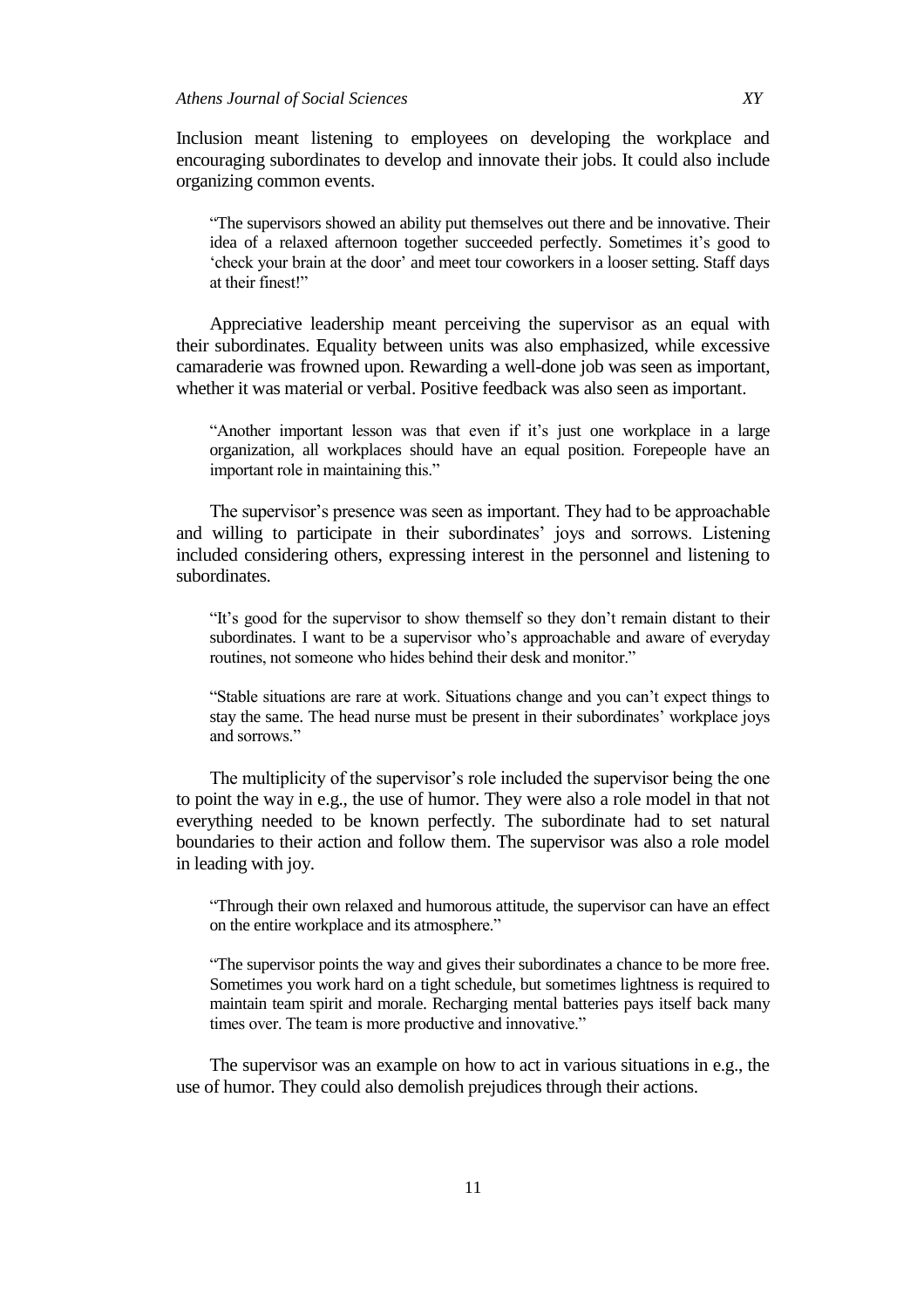"Humor is an important source of strength... which is heavily implied by the supervisor's model and guidelines. There needs to be room for humor, but it can't be allowed to drown out actual work."

"The supervisor can through their own example break prejudices related to gender."

# **Discussion**

## *Assessment of Results*

The fun personnel leadership narratives of social and health care professionals discussed and emphasized the importance of strengthening social capital and a sense of community. Togetherness included doing things, spending time and using professional skills together, developing workplace community skills, strengthening team spirit and advancing workplace well-being. Mesmer-Magnus et al. (2012) have also found that supervisors' and subordinates' use of humor can advance work groups' sense of togetherness. According to Holmes' (2006) study, humor has many functions at the workplace, one of which is advancing collegiality. One of humor"s most important functions was building and maintaining good relationships with coworkers. Such collegiality is often built and maintained through humor. A workplace where people experience pleasant feelings, and which has a good atmosphere helps people recover. Positive emotional sates are caused by shared success, achievements, receiving and giving support, kindness and good group humor (Aro et al. 2018).

Openness and bravery were shown in the responses as the supervisor's ability to laugh at their own mistakes, open-mindedness and innovativeness. Trust is created through open communication. According to Georganta and Montgomery (2019), a fun workplace atmosphere also involves genuineness, spontaneity and trust. Trust can be considered a part of the workplace"s social capital, which enables a work organization that is creative and develops effectively (Klausser 2012, Baker et al. 2016). Commitment and genuineness are good starting points for credible and exemplary leadership. Leading bravely with a natural and personal style is more important than individual characteristics (Husman 2015, p. 19).

The responses of the social and health care professionals saw appreciative leadership as appreciation and rewarding. Being present and listening were also included in appreciative leadership in the responses. The appreciation of skills was seen in the responses as verbal and monetary rewards as well benefits offered by the employer. A benefit could be e.g., an evening paid for by the employer. Equality was seen in the responses as the experience of equality, the supervisor participating as an equal and low levels of hierarchy. Dickson-Swift et al. (2014) also found that people want to feel useful and important and to be treated as individuals. One of the supervisor's basic jobs is to make their subordinates experience these feelings. It is a leader's job to create an environment, in which everyone can use their abilities fully. This can be achieved by leading with openness and transparency (Dickson-Swift et al. 2014).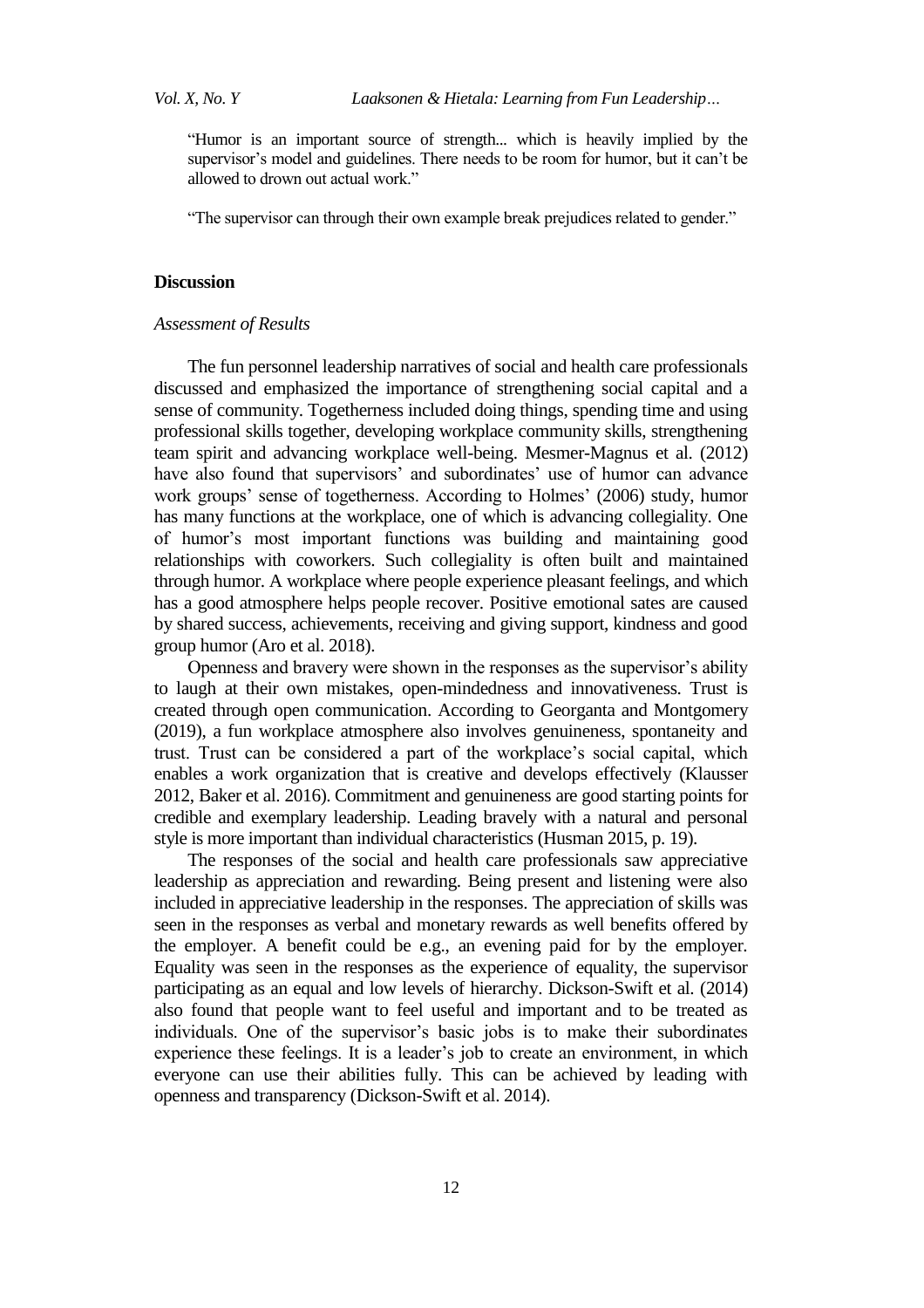According to Kolb (1984), learning proceeds from the reflection of concrete experiences and actions towards theoretical understanding and new procedures. In the narratives of fun personnel leadership in social and health care, learning through reflection consisted of leadership that increases workplace well-being. In turn, it consisted of four categories: reinforcing a fun work atmosphere, reinforcing togetherness, appreciative leadership and the multiplicity of the supervisor"s role. Reinforcing a fun work atmosphere included genuineness, trust, spontaneity, and creating a fun work atmosphere. The fun experiences also taught about the multiplicity of the supervisor's role. It included pointing the way and acting as a role model and an example. Humor has an effect on general well-being and health, helps manage work-related stress, lessens fatigue and improves worker retention (Mesmer-Magnus et al. 2012). A fun work atmosphere involves genuineness, spontaneity and trust (Georganta and Montgomery 2019).

According to the social and health care professionals' responses, reinforcing togetherness could be learned from one's own experience of personnel leadership, acceptance, connection to others, reinforcing togetherness and inclusion. The sense of togetherness was often built through unofficial events. Humor can be used to advance collegiality and to build and maintain good relationships with coworkers (Holmes 2006, p. 26, Mesmer-Magnus et al. 2012). Humor can also be used to form connections with others (Fegai 2011) and to increase an experience of connection with others (Georganta and Montgomery 2019). Positive workplace humor has been shown to have a connection with worker retention (Mesmer-Magnus et al. 2012).

The results of this study were quite similar to those of earlier studies on the use of humor in the workplace, even though not all earlier studies were made in the context of the social and health care field. Humor and leadership appear quite similar globally and regardless of context, even though the concept of fun is still somewhat unclear. The social and health care professionals saw humor as something that increases togetherness, trust-inspiring leadership, appreciation for skills and equality. All of these reinforce a sense of community and social capital.

# **Conclusions**

The following conclusions are presented:

- There is a role for positive humor in the workplace and in leadership. Positive humor is seen to influence many positive factors that affect work well-being and work retention. The supervisor's genuineness and relaxedness are positives in many senses and do not diminish their credibility. Workplaces that allow humor often have an atmosphere of open communication and permissiveness, which further increases trust. Positive humor and the supervisor's openness rather increased their appreciation among their subordinates than diminished it.
- The social and health care professionals' responses emphasized how the fun experiences of personnel leadership and learning from them happened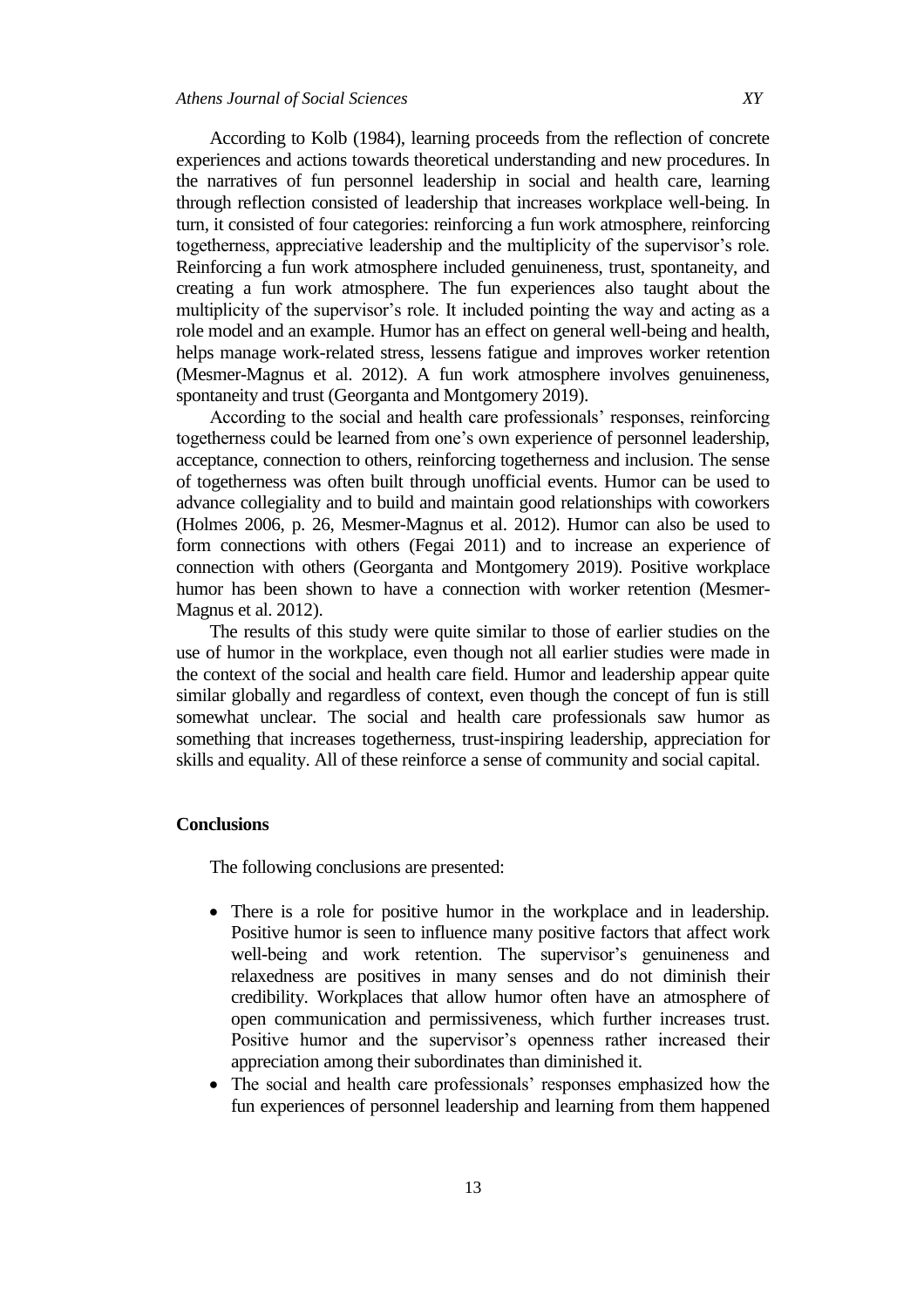outside regular working hours, at relaxed events organized by the employer such as staff days. This suggests that workplace communities need activities organized by the employer outside of regular working hours.

 Supervisors could use humor even as a potential leadership tool to help achieve positive results for the organization. Improving work well-being increases work retention. One factor improving well-being could be a workplace environment that allows and uses humor.

Further research could focus on supervisors' views on the importance of positive humor. Another topic could be the views of supervisors and subordinates on how a workplace environment that supports the use of positive humor is created.

#### **References**

- Aro A, Aho J, Kedonpää K, Lappi T, Rämö A (2018) *Työilmapiiri kuntoon*. (Fixing work atmosphere)*.* Helsinki: Alma Talent Oy.
- Baker S, Mathis C, Stites-Doe S, Javadian G (2016) The role of trust and communication in fostering follower self-perceptions as leaders. *Journal of Managerial Issues* 28(3/4): 210–230.
- Charman S (2013) Sharing a laugh: the roe of humour in relationships between police officers and ambulance staff. *International Journal of Sociology and Social Policy* 33(3/4): 152–166.
- Cooper C (2008) Elucidating the bonds of workplace humor: a relational process model. *Human Relations* 61(8): 1083–1115.
- Dickson-Swift V, Fox C, Marshall K, Welch N, Willis J (2014) What really improves employee health and wellbeing. Findings from regional Australian workplaces. *International Journal of Workplace Health Management* 7(3): 138–155.
- Fegai HE (2011) Let Humour Lead Your Nursing Practice. *Nurse Leader* 9(4): 44–46.
- Fluegge-Woolf ER (2014) Play hard, work hard. Fun at work and job performance. *Management Research Review* 37(8): 682–705.
- Georganta K, Montgomery A (2019) Workplace fun: a matter of context and not content. *Qualitative Research in Organizations and Management: An International Journal* 14(3): 317–336.
- Goswami A, Nair P, Beehr T, Grossenbacher M (2016) The relationship of leaders" humor and employees" work engagement mediated by positive emotions moderating effect of leaders" transformational leadership style. *Leadership & Organization Development Journal* 37(8): 1083–1099.
- Green A, Albanese B, Cafri G, Aarons G (2014) Leadership, organizational climate, and working alliance in a children"s mental health service system. *Community Mental Health Journal* 50(7): 771–777.
- Hagar P, Halliday J (2009) Recovering informal learning: wisdom, judgement and community. Dordrecht: Springer.
- Hsieh HF, Shannon SE (2005) Three approaches to qualitative content analysis. *Qualitative Health Research* 15(9): 1277–1288.
- Holmes J (2006) Sharing a laugh: Pragmatic aspects of humor and gender in the workplace. *Journal of Pragmatics* 38(1): 26–50.